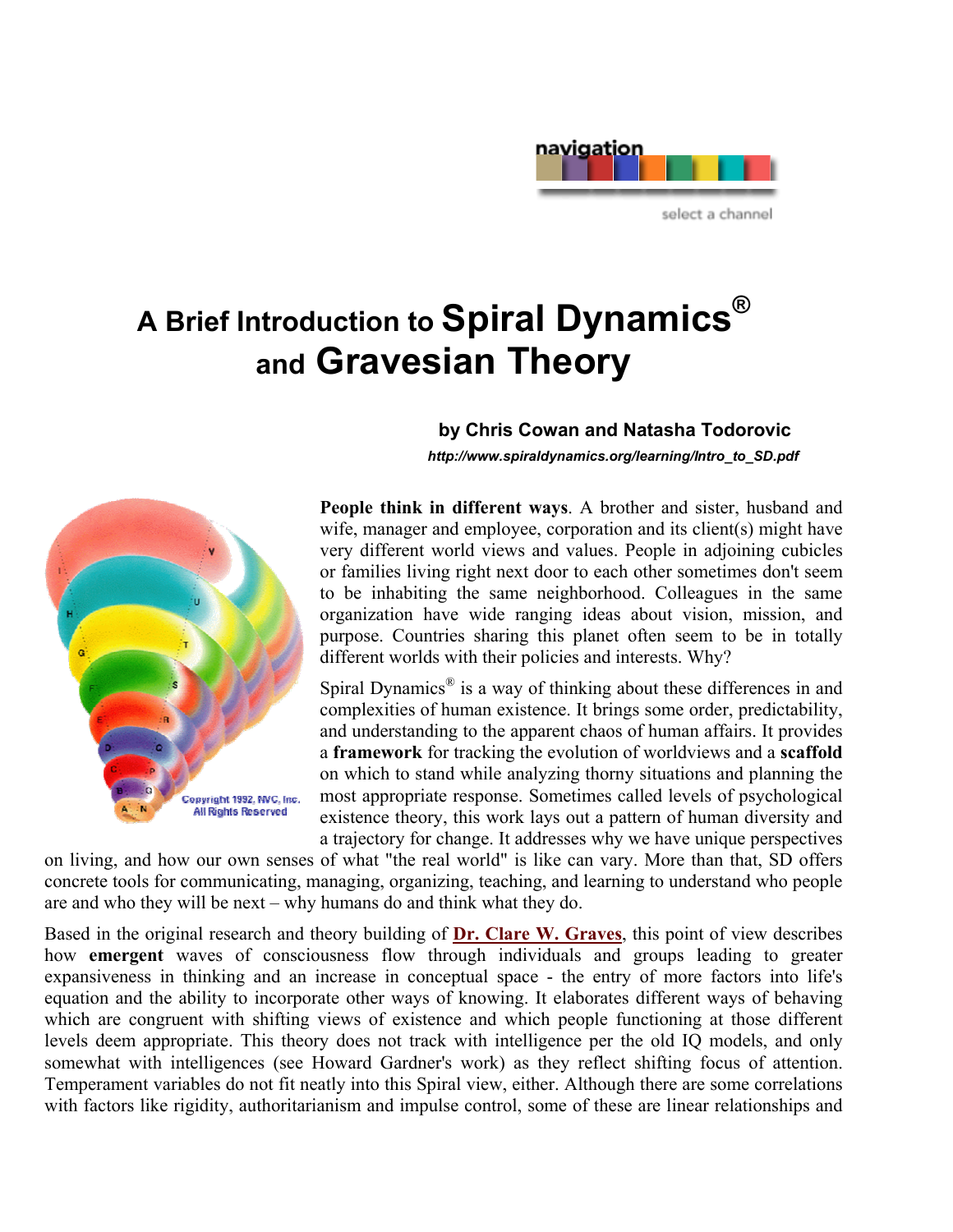others appear to rise and fall in different systems.

In other words, this is more of a quantitative than qualitative hierarchy, though both kinds of differences arise among the systems. It describes variabilities in thinking, behavior, and conceptualization, not the worth or decency of the person. People don't get smarter or better as they move through the levels; though they do broaden their perspectives and increase their options to act appropriately in a given situation. They don't necessarily achieve higher planes of "consciousness" in the neo-spiritual, metaphysical sense, though they do become conscious of more complex factors in more elaborated ways. And they may well come to think about "consciousness" in new and different ways. So the *reasons* for acting in particular ways change, as do the behaviors. Yet all of this doesn't necessarily make a person happier or sadder, wiser or more foolish, kinder or harsher, better adjusted or more out of sorts; it only increases their degrees of behavioral freedom and opens a different sense of what life is about. (For some remarks by Dr. Graves on the notion that no system is inherently better or worse than another, yet that there is a trend to move along the Spiral to adjust to changes in our human existence, [click here.](http://www.spiraldynamics.org/Graves/CG_quotes.pdf))

Spiral Dynamics® describes **biopsychosocial systems** along a continuum that form an expanding spiral. The term biopsychosocial reflects Graves' insistence on a multidisciplinary approach to understanding human nature - Bio: for the neurology and chemical energy of life; Psycho: for the variables of personality and life experiences; Social: for the collective energy in group dynamics and culture as the interpersonal domain influences human behavior; System: for the interdependence and action/reaction of these three upon one another in a coherent whole. These four elements interact constantly within Gravesian levels. Some users also feel it is appropriate to add -Spiritual to make the term bio-pyscho-socio-spiritual systems since they view that as another distinct aspect of human nature rather than being integrated among the others.

This work was called "Value Systems Theory" for a long time. That title produced confusion since most people have a clear definition of values in mind already. When we then add 'moral' to values, the field is even more limiting. This model is about where those decisions come from and how they are made. It better addresses *why* people adopt the values they do, not *what* those values are. It is deep systems perspective for valuing, not the collections of values held by different individuals, groups or societies. Thus, you might think of values, moralities, standards, beliefs, and priorities as *contents* (memes, per Richard Dawkins et al.). The Gravesian levels in the Spiral Dynamics model are more like *containers* for them ('Memes – for value system meme attractors). In some ways the container limits its contents, though, just as certain contents require a more specialized container and can't be force-fit into just anything. The basic eight theoretical containers described in the tables below can hold all sorts of contents. The question is, how do they hold and shape them? How does the person relying on such a container(s) think about the thing? How is that content set shaped by the container it's put into, and how is the container impacted by the contents? For a more extensive table on Graves and values, [click here.](http://www.spiraldynamics.org/Graves/futrtabl.pdf)

#### **What people in each world seek out in life . . .** *(Goals of "Successful" Living)*

**1 BEIGE (A-N) survival; biogenic needs satisfaction; reproduction; satisfy instinctive urges; genetic memory 2 PURPLE (B-O) placate spirit realm; honor ancestors; protection from harm; family bonds; respect elders; safety for tribe 3 RED (C-P) power/action; asserting self to dominate others and nature; control; sensory pleasure; avoid shame 4 BLUE (D-Q) stability/order; obedience to earn reward later; meaning; purpose; certainty; Truth; the reason to live and die 5 ORANGE (E-R) opportunity/success; competing to achieve; influence; autonomy; mastery of nature; understanding self 6 GREEN (F-S) harmony/love; joining together for mutual growth; awareness; belonging; spirituality and consciousness 7 YELLOW (G-T) independence/self-worth; fitting a sustainable living system; knowing; the big questions; the long view 8 TURQUOISE (H-U) global community without exploitation; understanding of life energies; survival of life on a fragile Earth**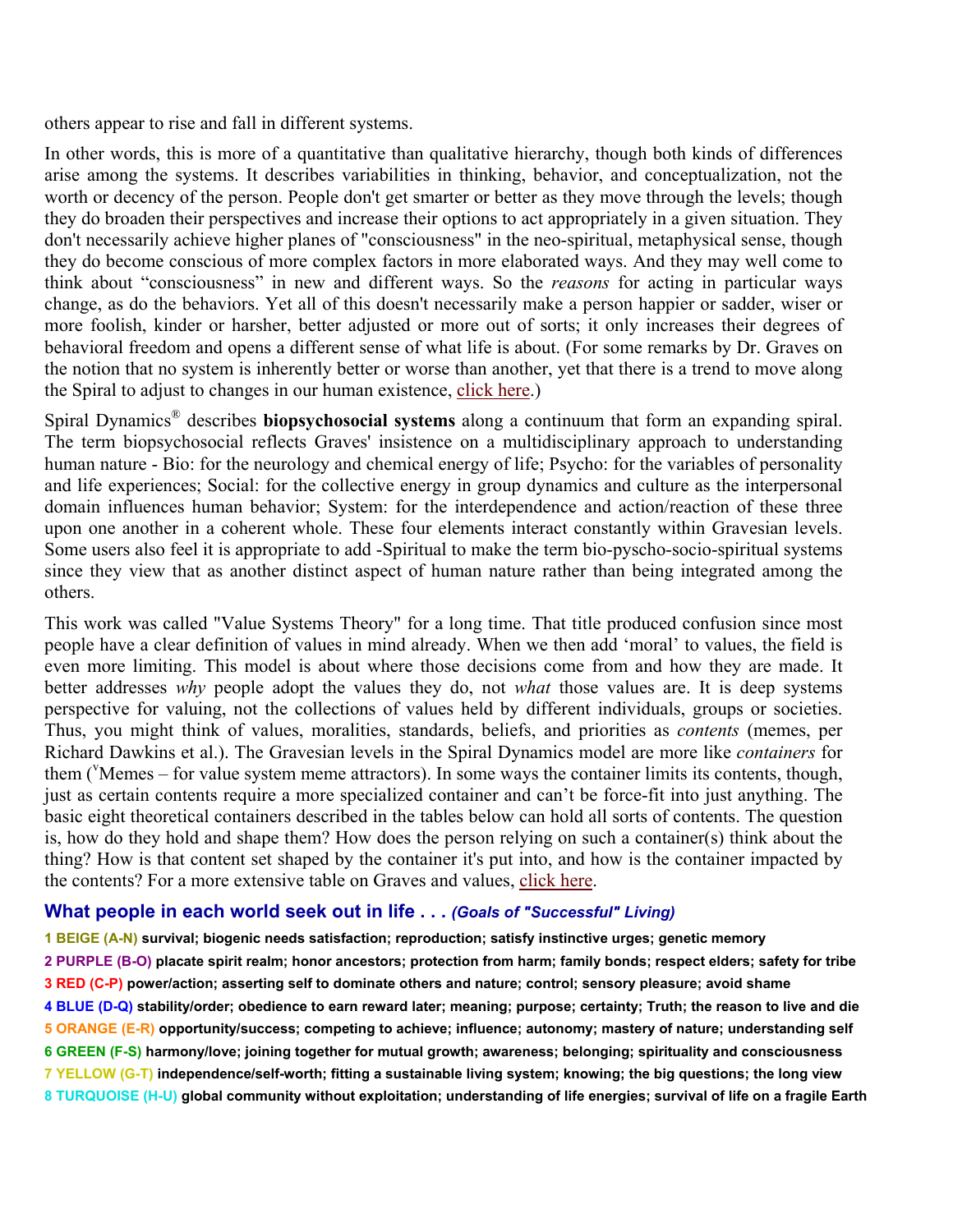To simplify communication and facilitate retention, these basic landmarks are designated by **colors** in the SD language -- beige, purple, red, blue, orange, green, yellow, turquoise, coral, and others to come. Those are the "nodal" states - peaks on a series of curves. There are sub-systems between the peaks where the thinking represented by the adjacent colors blend together. (In original Gravesian language, this is done with letter pairs.) You could think of them as string of lights. Each light is on its own dimmer. They brighten and fade as conditions change. Sometimes that's by conscious choice, more often not. For more information on terminology and transitions, [click here.](http://www.spiraldynamics.org/Graves/colors.htm)

For example, many business people today are in the Orange-to-Green transition seeking a return to more community and spirit in their lives. For some, the relativistic, sociocentric Green is brightening as Orange fades; others have shifted back to Blue in an effort to achieve the same sense of purpose and fill the spiritual, familial and social void. A number of politicians in developing nations are struggling in the Blue-to-Orange range trying to move their economies from structured, centrally-controlled bureaucracy/theocracy to entrepreneurism and free markets: a fade between bright Blue to more Orange.

Many environmental and social activists are living in the Green-to-Yellow zone as they work to achieve positive, sustainable results on a human scale through interaction, involvement, and purposeful learning and teaching. Some parts of the world are still in the Purple-to-Red transition as ancient tribal ways confront well-armed and ruthless dictators. Others are in the Red-to-Blue as centralized authority tries to contain factional ethnic battles and feudal monarchies are challenged by doctrinaire belief sets. Hotspots emerge as corporate interests merged with governmental power – corporatocracies - from the Orange zone overwhelm indigenous peoples in the Purple-Blue range with ideas of progress and development schemes that don't fit the realities at hand, and which ultimately destroy the less complex cultures, languages, knowledge, and ecology by exploiting them. Yet rescuers from the early Green, activist Orange, or late Blue zones sometimes romanticize the primitive and non-functional – a human zoo - thus slowing natural emergence much as exploiters from Orange zone seek to transform it into their own image, or 'missionaries' from Blue structures seek to convert to the -ism of choice. Yellow thinking begins to question and analyze all of these human processes as concern with survival of life on earth is increasingly at stake, and Turquoise is often romanticized as looking for solutions on a global, holistic scale but who knows since this is realm of speculation. The next zone, Coral, might be the implementer, but that's far



into the future.

The **cyclical aspect** of the Graves/SD theory is depicted with the two color families. The **warm color family** (beige, red, orange, yellow, etc.) exhibits an express-self way of living with a *focus on the external world* and how to change and master it (with an internal, I-oriented locus of control); it is how that expressiveness occurs that differentiates the levels. The **cool colors** (purple, blue, green, turquoise, etc.) have a sacrifice-self way of living with a *focus on the inner world* and how to stabilize and come to peace with it (with an external, we-oriented locus of control). The Spiral winds between a series of individual "I" and collective "we" poles as it turns between cool, deny-self group systems,

and warm, individualistic express-self systems. As individuals, most of us are mixtures of both, often living in the transitional phases, and sometimes settling predominantly with one family or the other. This broad swing from individualism to collectivism and back is also something to note as societies move through time and cultures adjust to changes in life conditions.

The SD/Graves model is **not a typology** for categorizing people into eight rigid boxes. These are ways of thinking about a thing that reside in varying proportions within human beings and which ebb and flow;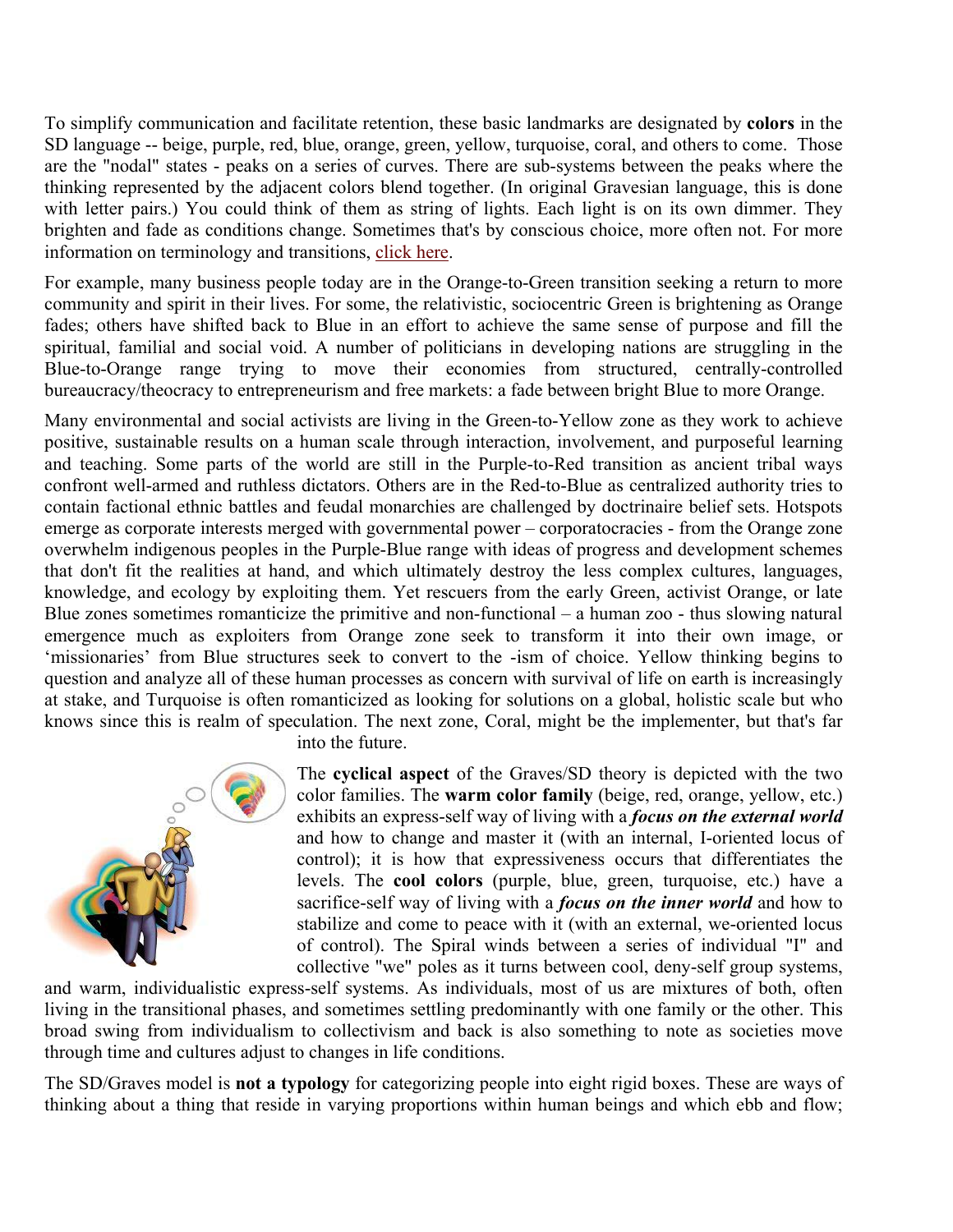they are not labels for kinds of human beings. The question is not how to deal with a person at a given level, but how to deal with the thinking of the level when it is activated in its particular way within that person. While most of us operate with mixtures and blends of these colors, one or two are often dominant.

The eight levels of existence and the fourteen transitional states between them are only the symbolic signs of much deeper forces at work. Embedded within the spiral is a **double helix**. In the spiral diagram above (and below), the alphabet letters on the left represent the Life Conditions – the environmentosocial challenges one must deal with and a particular set of **Existential Problems** - at each level. Those energies arise from the interaction of two elements: (a) the **Life Conditions** the person or group encounters and (b) the **brain/mind capacities** available to cope with such conditions. Thus, the term biopsychosocial suggests a moving blend of the biological nature, the psychology of experience and learning, and the sociology of group interaction with the world. Existential problems (life conditions) trigger neurological capacities (coping systems) and the combination is a level of existence ('LoE' in Graves, 'v Meme' in SD). This perspective argues that human nature is **both nature AND nurture** -- the genetic heritage and biochemsitry interacting with the learning and experiences of being alive. It is this interaction between mind/brain systems *inside* and existential conditions *outside* that is central to the Gravesian point of view and energizes emergence of the Spiral. This dynamic also explains why the SD model is an emergent sequence and not a developmental stair step tied to chronology; there is no mandate for movement, and no predictable time-line when there is change, only a probably sequence.

The following tables illustrate the colors and letter pairs - AN, BO, CP, DQ, ER, FS, GT, HU, and IV, the last system clearly identified. (Rather than being a continuum of 8+, these systems may also be presented as a series of 6 core themes which repeat - this aspect of Dr. Graves's hypothesis is as yet unproven, but fascinating to consider and widely promoted.) Thus, AN through FS represents a first run-through - a First Tier of thinking systems. Graves called these the Subsistence Levels because they focus on relatively basic human needs. The first repeat - Second Tier - is represented by the letters primed; thus A'N', B'O', C'P', etc. He called these the Being Levels because subsistence needs are subsumed beneath quality of existence issues once the problems of the first six levels are in hand. The primes suggest similarities to the base systems, plus an additional set of neuronal capacities brought online. The gap between First Tier and Second Tier appears to be far narrower than sometimes popularly reported, if it exists at all.

The first letter in each pairing represents the existential problems – the **life conditions** that stimulate a particular kind of thinking to resolve them. The second letter represents the **mind/brain capacities** - the neurobiological equipment and mindsets required to deal with such a reality. The combinations are represented by the colors which symbolize their interaction, when they are aligned.

## **The landmark Life Conditions (A, B, C, ... I, etc.)**

**1 BEIGE A a state of nature and biological urges/drives; physical senses dictate the state of being** 

- **2 PURPLE B threatening and full of mysterious powers and spirit beings which must be placated and appeased**
- **3 RED C like a jungle where the tough and strong prevail, the weak serve; nature is an adversary to be conquered**
- **4 BLUE D controlled by a Higher Power that punishes evil and eventually rewards good works and Righteous living**
- **5 ORANGE E full of resources to develop and opportunities to make things better and bring prosperity**
- **6 GREEN F the habitat wherein humanity can find love and purposes through affiliation and sharing**
- **7 YELLOW G a chaotic organism where change is the norm and uncertainty an acceptable state of being**
- **8 TURQUOISE H a delicately balanced system of interlocking forces in jeopardy at humanity's hands; chaordic**
- **9 CORAL I** (**too soon to say, but should tend to be I-oriented, controlling, consolidating if the pattern to date holds)**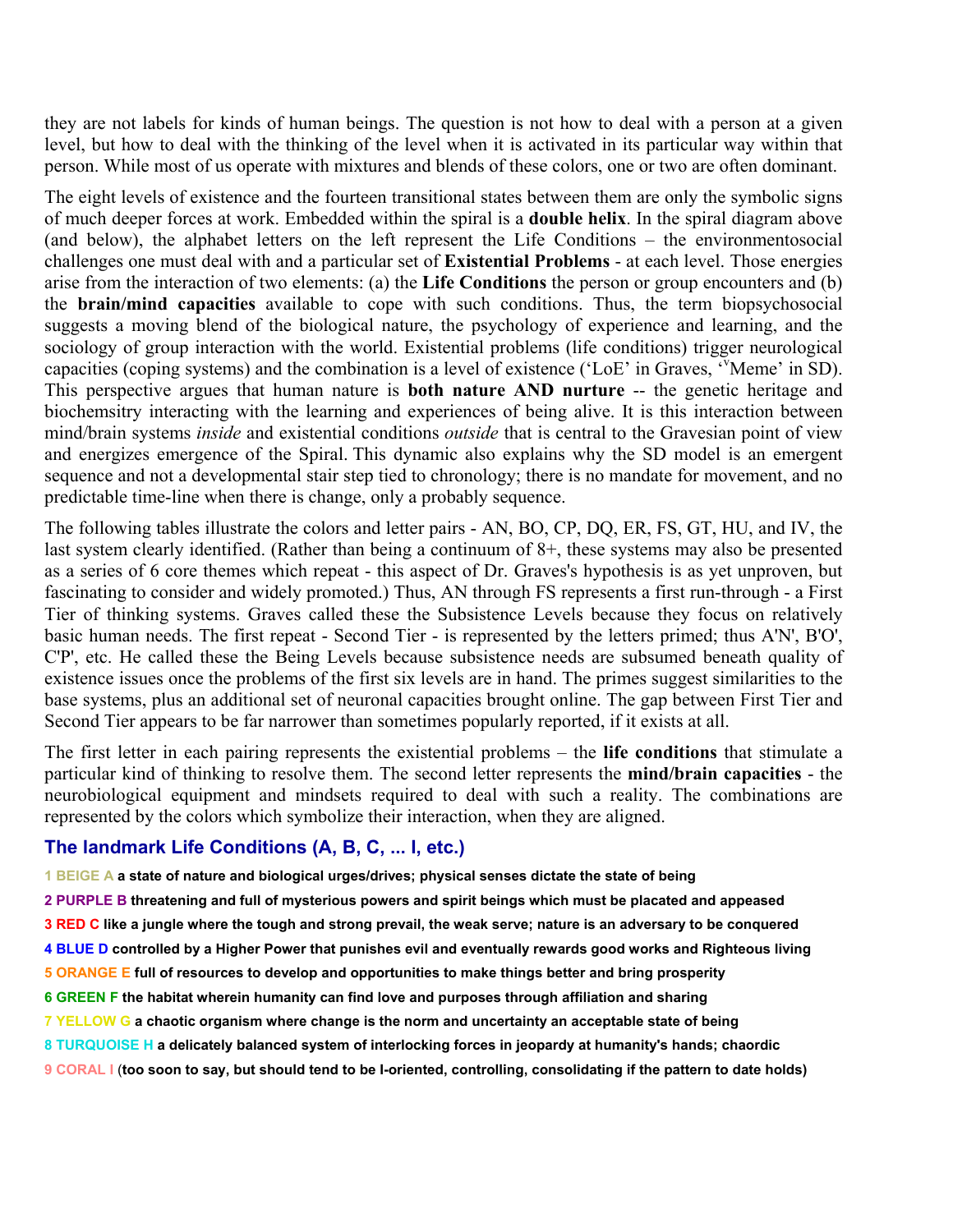#### **The landmark coping means and neurology activated by such a world (N, O, P, ...U, etc.)**

**BEIGE N** *instinctive:* **as natural instincts and reflexes direct; automatic existence PURPLE O** *animistic:* **according to tradition and ritual ways of group; tribal; animistic RED P** *egocentric:* **asserting self for dominance, conquest, and power; exploitive; egocentric BLUE Q** *absolutistic:* **obediently as higher authority and rules direct; conforming; guilt ORANGE E** *multiplistic:* **pragmatically to achieve results and get ahead; test options; maneuver GREEN S** *relativistic:* **respond to human needs; affiliative; situational; consensual; fluid; relativisitc; situational YELLOW T** *systemic:* **functional; integrative; interdependent; existential; flexible; questioning; accepting; contextual TURQUOISE U** *holistic:* **transpersonal; collective consciousness; collaborative energy; interconnected; experiential**

Note that the **letters are not locked together**. They can shift and, to some extent, can be shifted. Thus, it is possible for someone to live in an **E** level world but only have access to **Q** means of dealing with life;



the world will seem to be moving too quickly, there will be efforts to slow things down, and it will be beyond the person's understanding at times - the old-time government bureaucrat suddenly finding him/herself in a privatized agency that must prove its bottom-line effectiveness – the rules have been found to have changed. Some things from the more complex level will not 'register' in this person's awareness and coping may be stressful, perhaps impossible. Some people can learn the more complex ways; others are less likely to.

Another person might have  $T$  (or  $N'$ ) capacities, yet work in a situation with a performance appraisal system concentrating on **D** or **E** measures; such a person is often underutilized and frustrated by a management system that appears to lag behind the thinking and focuses on issues that seem secondary and narrow - the

'surfer-dude' IT professional working where punctuality and compliance with a dress code matter more than competence or creativity, or the student who is punished for questioning and attempting dialogue and clarification from teachers whose approach is didactic and authoritarian. If wise, the organization will adjust its management system to fit the person; the school will match teacher, student, and method. If not, it will lose mind/brain power and interest as the person moves elsewhere. Getting the right person into the right job with the right materials at the right time within the right systems and structures is what SD is about. Then the challenge is to communicate, develop, motivate, and manage those people in ways that fit who they are *now* and prepare systems for who people will become *next*.

# **Some ideas to consider for understanding Spiral Dynamics® -**

- **The Spiral is a framework for how people think about things, not the things they think about. It represents containers that shape worldviews, not the contents that fill them (beliefs, values, etc.).**
- **There is no direct link with intelligence, gender, age, ethnicity, or other demographics except as those variables influence the world around the person.**
- **No level is inherently better or worse than another. They do become more expansive since each builds on all that came before. Appropriateness of thinking to problems is the key.**
- **The theory is hierarchical in terms of conceptual space (the inclusion of progressively more factors and ways of understanding), but not in terms of intelligence in the conventional sense.**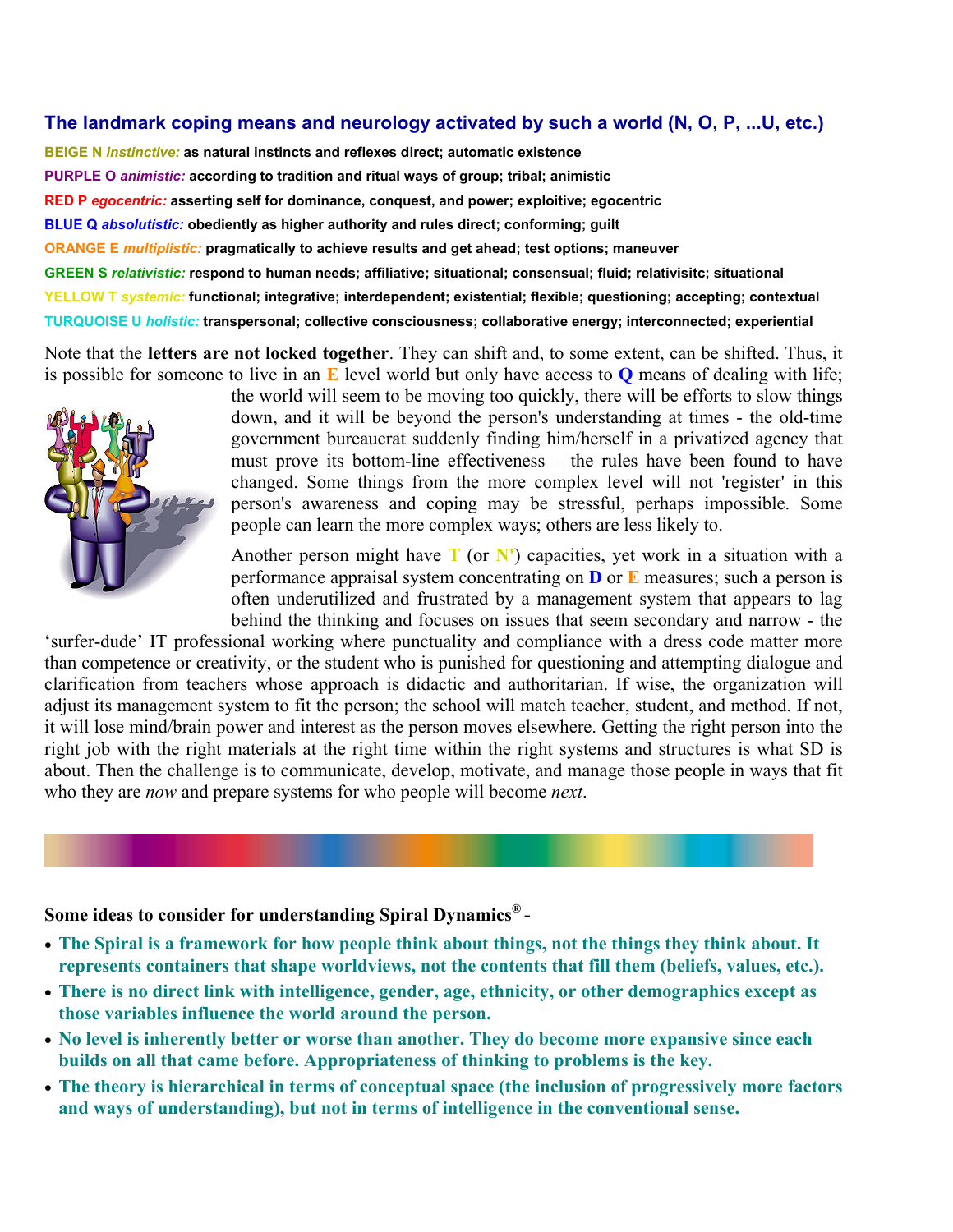- **The general trend is up the Spiral because thinking in more complex systems offers more degrees of freedom to act appropriately in a given situation by using more fully the mind/brain which is there.**
- **A person is not generally locked at a single level. The Gravesian systems are ways of thinking about things, not typologies for people, so several can coexist.**
- **Systems are rarely discrete and often run in combinations, though one often will be the dominant state.**
- **Individuals and organizations may appear to be largely of the warm-colored individualistic approach or the cool-colored collective world views.**
- **Gravesian systems do not go away; they are subsumed within more complex layers and can rise to the surface if Life Conditions warrant.**
- **Beware of finding simplicity which is not there. The "emergent, cyclical, double-helix model of adult biopsychosocial systems development" of Dr. Clare W. Graves is more complex than many presenters suggest.**
- **Beware of complications which do not serve the theory. The model is elegant in itself and is sometimes wrapped in details which contribute little of substance and only add confusion.**
- **People may talk about more complex systems without actually operationalizing the ways of thinking and being they describe. Look for "stretch" versions of systems that talk a good game but do not live the worldview.**
- **People may shift their thinking to fit the conditions at hand and operate quite differently when under pressure or stress.**
- **There are entering and exiting phases between systems where most energy lies; the pure colors are only the theoretical peaks of waves.**
- **People value different things because they think in different ways. They think in different ways because the mixes of thinking systems (<sup>v</sup> MEMEs) in the biopsychosocial complexes in which they exist are different.**
- **Memes and <sup>v</sup> Memes aren't the same thing. Memes are the ideas contents. <sup>v</sup> Memes are the levels – containers.**
- **Different organizations companies, schools, NGOs, and governments occupy different positions on the Spiral and need to develop managerial/governance strategies that match their people, their visions of the future, and the jobs they perform today.**
- **Managers should develop a consistent and systemic approach to all the issues within the organizational loop - recruitment, selection, placement, training, internal management, and external marketing - so they all align, integrate, and synergize.**
- **Organizations should be constructed from both "the top down" and "the bottom up" to link the functions, intelligences, and decision structures that the more complex new problems ahead will demand.**
- **Successful organizations are in danger of failing if they continue to manage people in the ways that made them successful in the first place.**
- **Many people need to be managed quite differently today because they have moved on the Spiral even further and faster than most of their bosses, teachers, and even parents.**
- **Marketing efforts, strategic plans, and M&A efforts often fail because the designers look into mirrors and assume the audiences and cultures they are attempting to reach share the same values**